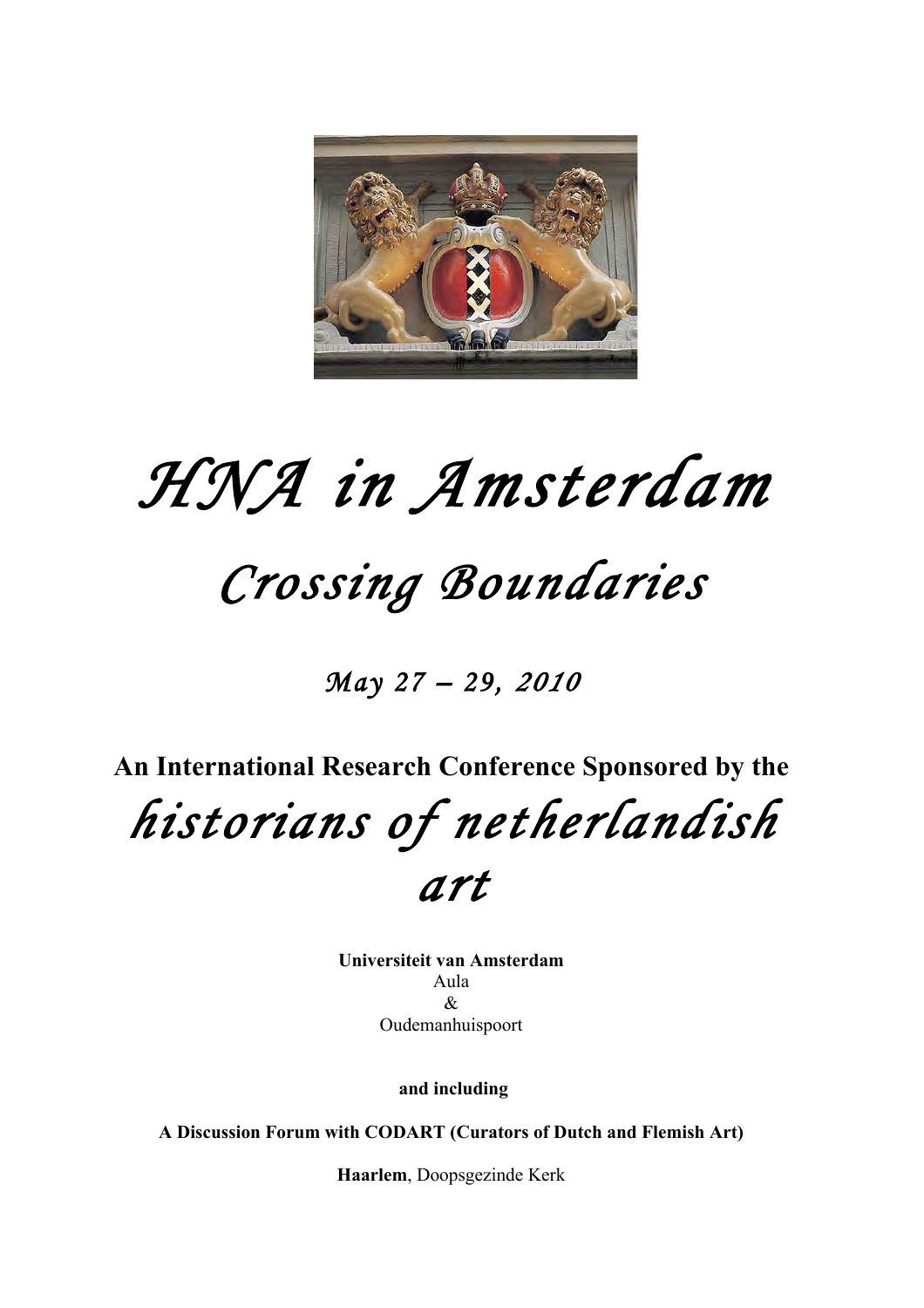*The Samuel H. Kress Foundation generously provided travel assistance for North American chairs and speakers attending the conference.*

*HNA is extremely grateful to the Universiteit van Amsterdam for placing lecture theatres and workshop rooms at our disposal. HNA would also like to express gratitude to Eric Jan Sluijter for negotiating this arrangement.* 

*Sincere thanks go to the directors and staff of the Amsterdams Historisch Museum, Museum het Rembrandthuis, and the Rijksmuseum, Rijksprentenkabinet, for hosting workshops.*

*HNA is most grateful to the directors and staff of the Geelvinck Hinlopen Huis, Museum het Rembrandthuis, and the Joods Historisch Museum for hosting evening openings, and to the directors of the Rijksmuseum, the Van Gogh Museum, and the Mauritshuis in The Hague for granting free admission to their collections and current exhibitions.* 

*Finally, HNA wishes to acknowledge the generosity of the Frans Hals Museum, Haarlem, for hosting the closing reception.*

**\*\*\*\*\*\*\*\*\*\*\*\*\*\*\*\*\*\*\*\*\*\*\*\*\*\*\*\*\*\*\***

### **PROGRAMME COMMITTEE**

Jan Piet Filedt Kok (chair) Krista De Jonge Dagmar Eichberger Emilie Gordenker Fiona Healy Koen Ottenheym Eric Jan Sluijter Stephanie Dickey (*ex officio*)

## **CONFERENCE ADMINISTRATORS**

Fiona Healy & Nicolette Sluijter-Seijffert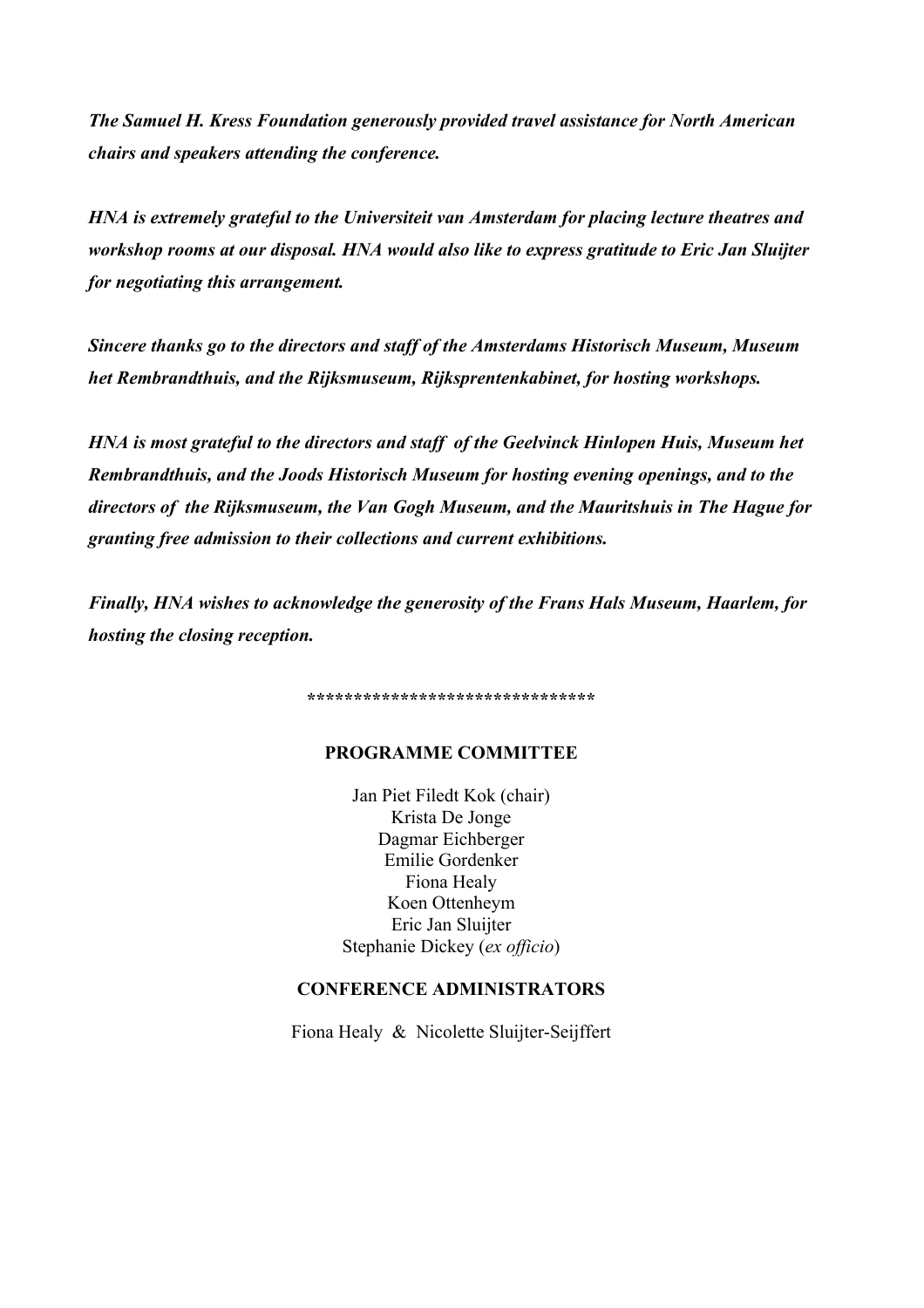**Wednesday, May 26, 2010**

## *18:30 – 20 :30 : Reception*

## *Geelvinck Hinlopen Huis*

**\*\*\*\*\*\*\*\*\*\*\*\*\*\*\*\*\*\*\*\*\*\*\*\*\*\*\*\*\*\*\*\*\*\*\*\*\*\*\*\*\*\*\*\*\*\*\*\*\*\*\*\*\*\*\*\*\*\*\*\*\*\*\*\*\*\*\*\*\*\*\*\*\*\*\***

**Thursday, May 27, 2010**

## **CONFERENCE OPENING AND PLENARY SESSION**

## *Location***: Universiteit van Amsterdam: Aula 8:30 – 11:30**

- 8.30 Registration and Breakfast
- 9.20 Welcome and Introduction
- 9.30 **PLENARY SESSION**

*Chair*: **Stephanie Dickey**, *HNA* President; Queen's University, Kingston, ON

**Maryan Ainsworth,** The Metropolitan Museum of Art, New York Merging Disciplines, Making Discoveries

**Krista De Jonge,** KU Leuven Early Modern Architecture in the Southern and Northern Low Countries. New Challenges?

**Marten Jan Bok**, Universiteit van Amsterdam Painters and Mobility in Amsterdam

*\_\_\_\_\_\_\_\_\_\_\_\_\_\_\_\_*

*11:30 – 13:30 Lunch*

*\_\_\_\_\_\_\_\_\_\_\_\_\_\_\_\_\_*

## *Canal Boat Tour: 11:45 – 13:00*

(*Departs/Arrives: Single 359, at the Restaurant* D'Vijff Vlieghen [**Map K**])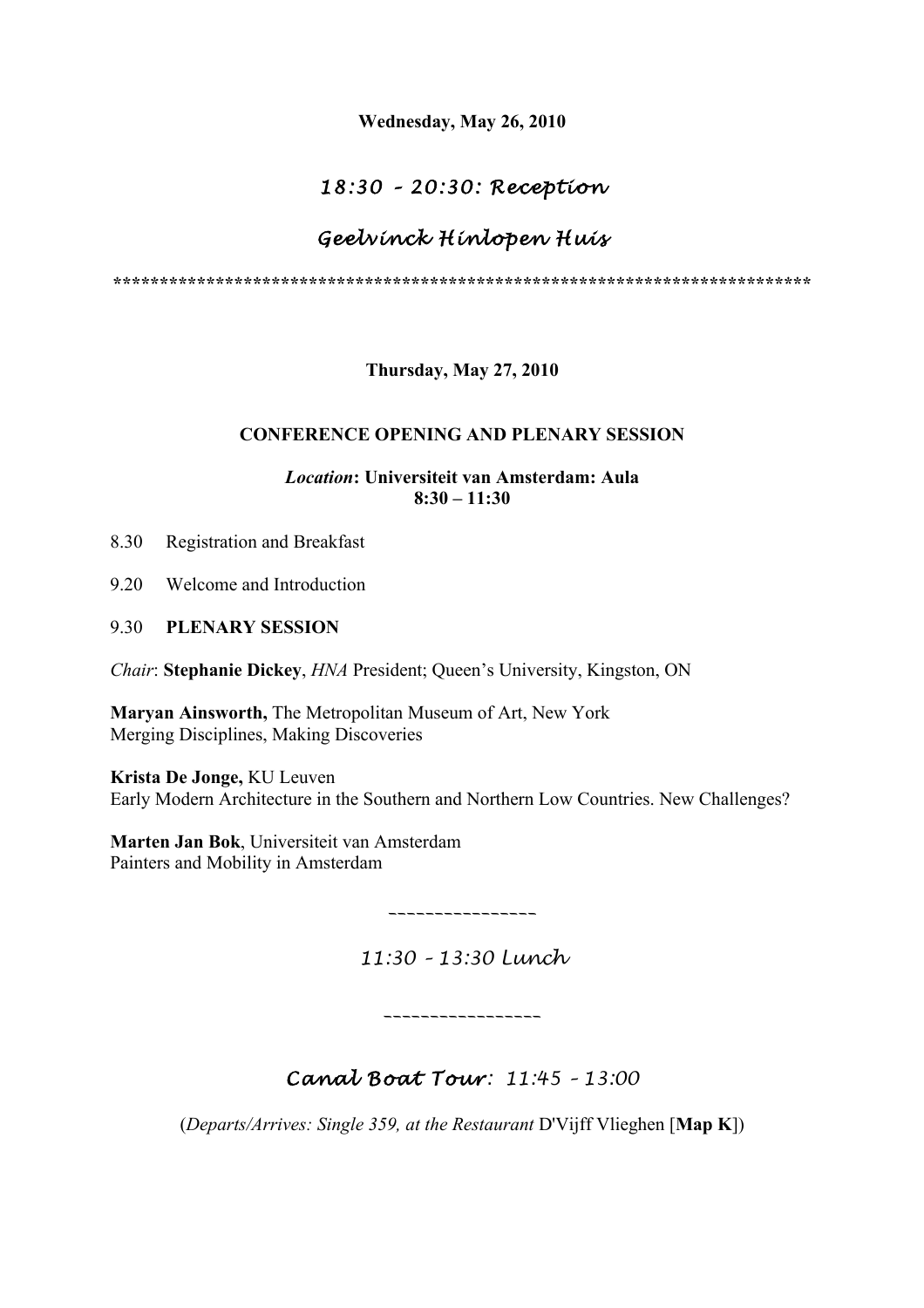## **Thursday, May 27, 2010 (***cont***.)**

## **Universiteit van Amsterdam: Oudemanhuispoort**

### **THREE PARALLEL SESSIONS**

## **13:30 – 15:30**

## **PARAGONE, SYMBIOSIS: RELATIONS BETWEEN PAINTING AND SCULPTURE IN NETHERLANDISH ART**

*Chair*: **Lynn F. Jacobs** (University of Arkansas) *Lecture Theatre:* **F 2.01**

**Kim W. Woods**, Open University Early Netherlandish Painting and Sculpture: A Paragone?

**Bart Fransen**, KIK / IRPA, Brussels Designs for Sculpture: A New Look at Drawings from Van der Weyden's Workshop

**Natasja Peeters**, Vrije Universiteit, Brussels and Koninklijk Museum van het Leger en de Krijgsgeschiedenis, Brussels Something Old, Something New: Classical Sculpture as an Impetus for New Artistic Ideas in Sixteenth-Century Flemish Art

**Léon E. Lock**, Independent Scholar, Brussels Painter-Sculptor Collaboration vs. Competition in Seventeenth-Century Antwerp

**\*\*\*\*\*\*\*\*\*\*\*\*\*\*\*\*\*\*\*\*\*\*\*\*\*\*\*\*\*\*\***

**CULTURAL TRANSMISSION AND ARTISTIC EXCHANGES IN THE LOW COUNTRIES DURING THE LONG SEVENTEENTH CENTURY** *Chairs*: **Karolien De Clippel** (Universiteit Utrecht) and **Filip Vermeylen** (Erasmus Universiteit Rotterdam) *Lecture Theatre:* **C 2.17**

**Alexandra Onuf**, University of Hartford Local Landscapes at a Crossroads: Claes Visscher's 1612 Copies of the Small Landscape **Prints** 

**Christopher Atkins**, Queens College, New York, Frans Hals van Antwerpen: A Case Study in Dutch-Flemish Artistic and Cultural Exchange

**Kerry Noelle Barrett**, New York University, Abu Dhabi Going South: Selling Flemish Art to Dutchmen and Dutchmen Selling Flemish Art to Flemings

**Veerle De Laet**, Erasmus Universiteit Rotterdam Exchanging Works of Art between Courtly Neighbours: Brussels and The Hague (1600-1695)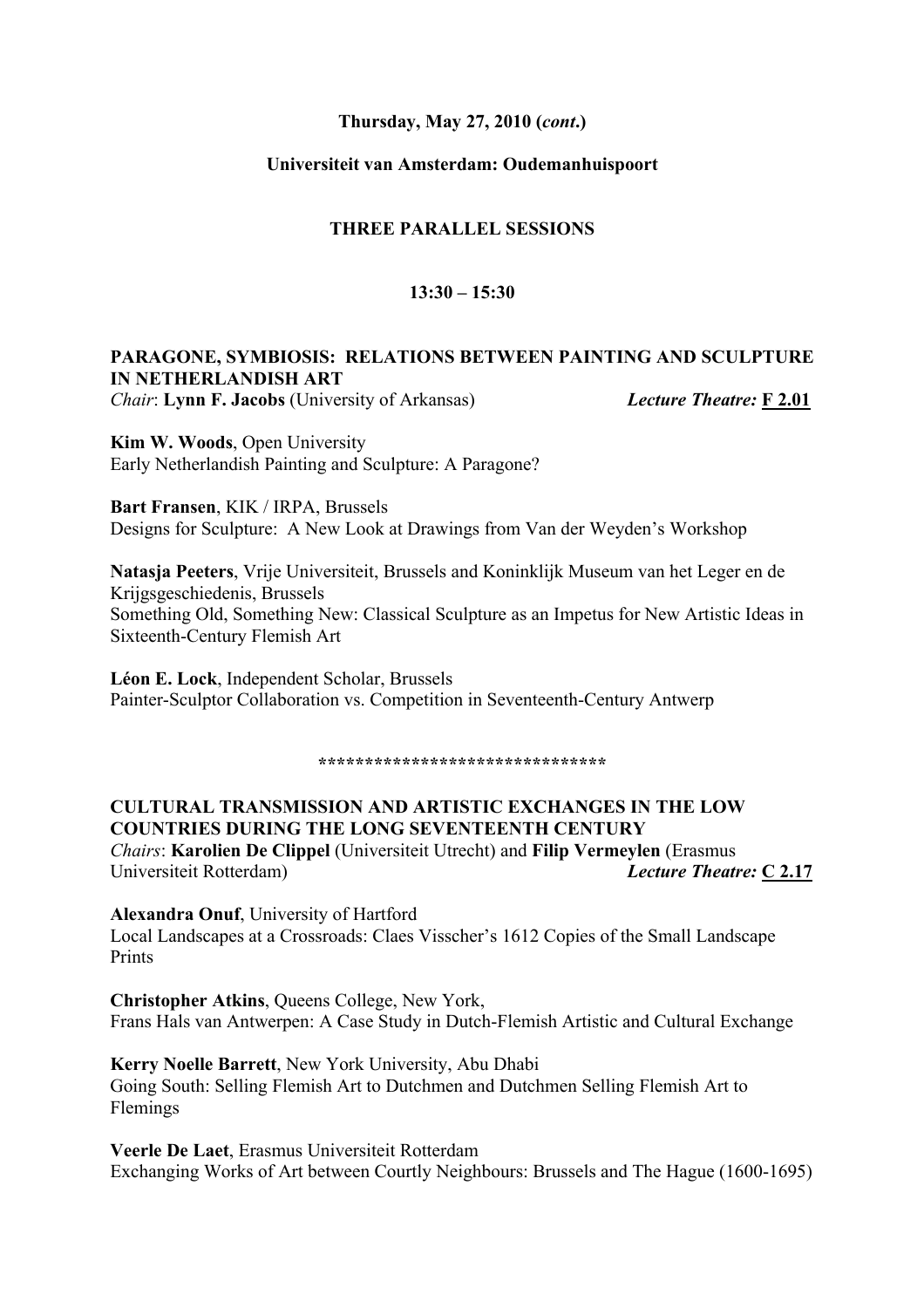## **Thursday, May 27, 2010 (***cont***.)**

## **GLOBAL BAROQUE: THE NETHERLANDISH IMAGE IN ASIA, AFRICA AND THE AMERICAS**

*Chair*: **Mia M. Mochizuki** (Jesuit School of Theology at Berkeley and Graduate Theological Union, Berkeley) *Lecture Theatre:* **D 0.09**

## **Rebecca Tucker**, Colorado College At Home in Bijapur: Cornelis Claesz. Heda and Dutch Art in India

**Dawn Odell**, Lewis and Clark College The Poetry of Netherlandish Prints in Early Modern China

## **Ricardo De Mambro Santos**, Willamette University

"How Tasty Was My Flemish Man": Karel van Mander's Concepts of '*Nae het leven*' and '*Uyt den gheest*' and the Depiction of 'Cannibals' and Native Indians in Dutch Brazil

**Julie Hochstrasser**, University of Iowa Fortifying the Global Baroque: Dutch Forts as *Lieux de Mémoire*

*\_\_\_\_\_\_\_\_\_\_\_\_\_\_\_\_\_\_\_\_*

*15:30 – 16:00 Tea Break Main Foyer*

*\_\_\_\_\_\_\_\_\_\_\_\_\_\_\_\_\_\_\_\_*

**16:00 – 18:00**

### **FOUR PARALLEL SESSIONS**

#### **SESSION IN HONOUR OF CAROL PURTLE** *Chair*: **Diane Wolfthal** (Rice University, Houston) *Lecture Theatre:* **F 2.01**

**Joaneath Spicer,** Walters Art Museum, Baltimore Looking with Jan van Eyck and Robert Campin: The Painter's Perspective

**Till-Holger Borchert**, Groeningemuseum, Bruges Jan van Eyck's lost *Virgin and Child with Canon Nicolas van Maelbeke* Reconsidered

**Yao-Fen You**, Detroit Institute of Art The Arenberg *Lamentation* Reconsidered

**Marjolijn Bol**, Universiteit Utrecht Unveiling the Veil. A Study into the Making and Meaning of Painted Semitransparent Textiles: Italy and the Low Countries, 1400-1500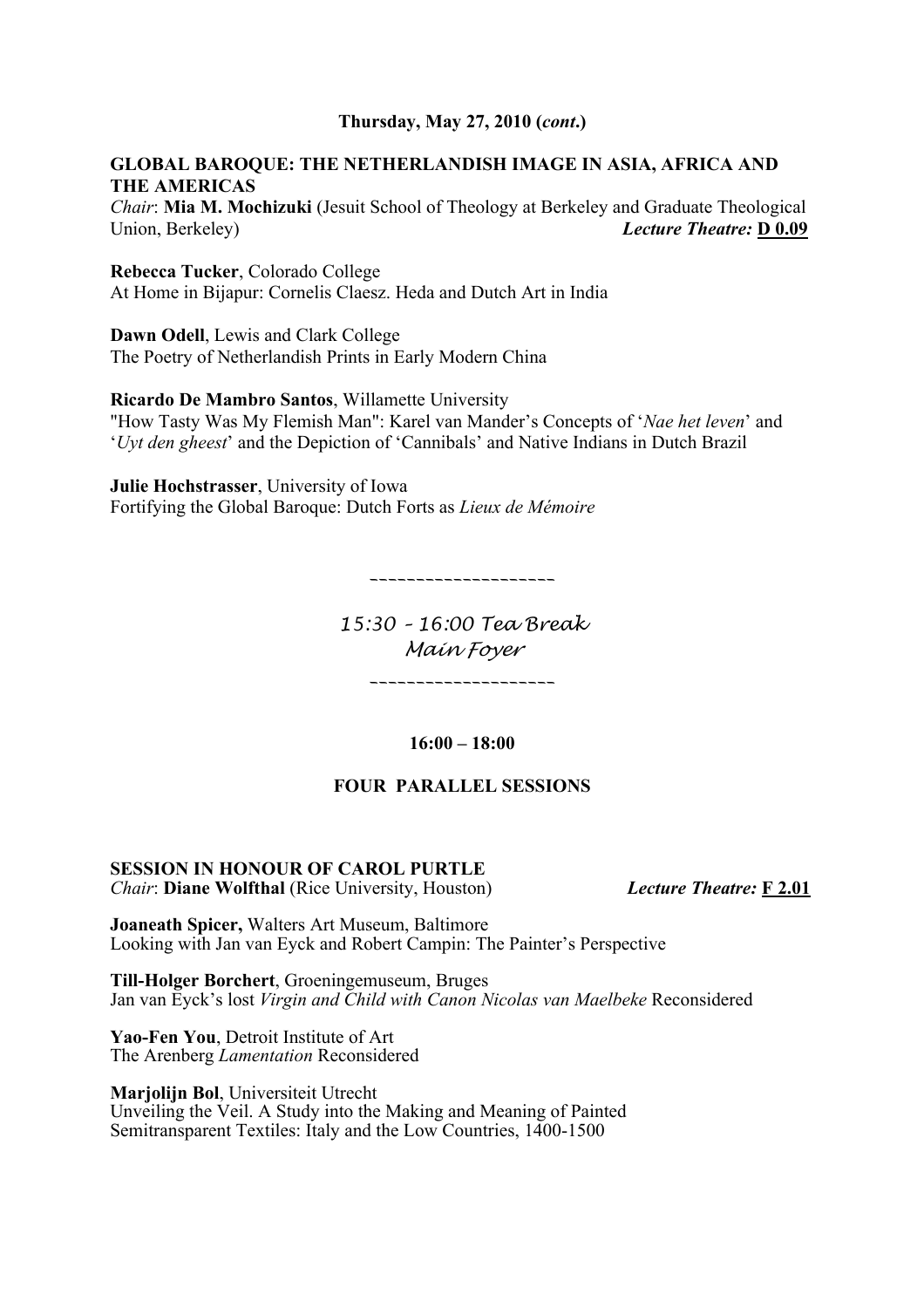#### **ANTWERP AND ITS BOUNDARIES 1550-1570**

*Chair*: **Ethan Matt Kavaler** (University of Toronto) *Lecture Theatre:* **D 0.09**

**Edward Wouk**, Harvard University Frans Floris's Italian Travels and the Transformation of Art in Antwerp

**Koenraad Jonckheere**, Universiteit van Amsterdam Italianate Netherlandish Art or Netherlandish Italianate Art: Some Notes on the Paradox of Talent

**Stephanie Porras**, Courtauld Institute of Art Producing the Vernacular: Antwerp, Cultural Archaeology and the Figure of the Peasant

**Bertram Kaschek**, Technische Universität Dresden Drinking with the Prodigal – Jan van Hemessen's Brothel Scenes and Italian Art Theory

#### **\*\*\*\*\*\*\*\*\*\*\*\*\*\*\*\*\*\*\*\*\*\*\*\*\*\*\*\*\*\*\***

## **MUNICH AT THE CROSSROADS: FOREIGN ARTISTS IN COUNTER-REFORMATION BAVARIA**

*Chair*: **Susan Maxwell** (University of Wisconsin at Oshkosh) *Lecture Theatre:* **A 0.08**

**Anja Grebe**, Otto-Friedrich Universität Bamberg The Impact of Dürer on the Art Scene in Munich around 1600

**Dorothy Limouze**, St. Lawrence University Hendrick Goltzius's Visit to Munich

**Jeffrey Chipps Smith**, University of Texas at Austin To 'Inflame a Love of Virtue': Christoph Schwarz's *Mary Altarpiece* for the Jesuit College in Munich

**Dorothea Diemer**, Universität Augsburg Italian Artists at the Munich Court

#### **\*\*\*\*\*\*\*\*\*\*\*\*\*\*\*\*\*\*\*\*\*\*\*\*\*\*\*\*\*\*\***

## **SOCIAL NETWORK ANALYSIS OF ART MARKETS AND ART WORLDS IN THE LOW COUNTRIES**

*Chairs*: **Marten Jan Bok** (Universiteit van Amsterdam) and **Harm Nijboer** (Universiteit van Amsterdam) *Lecture Theatre:* **C 2.17**

**Elizabeth Nogrady,** New York University and the Morgan Library & Museum, New York Social Ties, Professional Benefits: Abraham Bloemaert (1566-1651) and Artistic Collaboration in Utrecht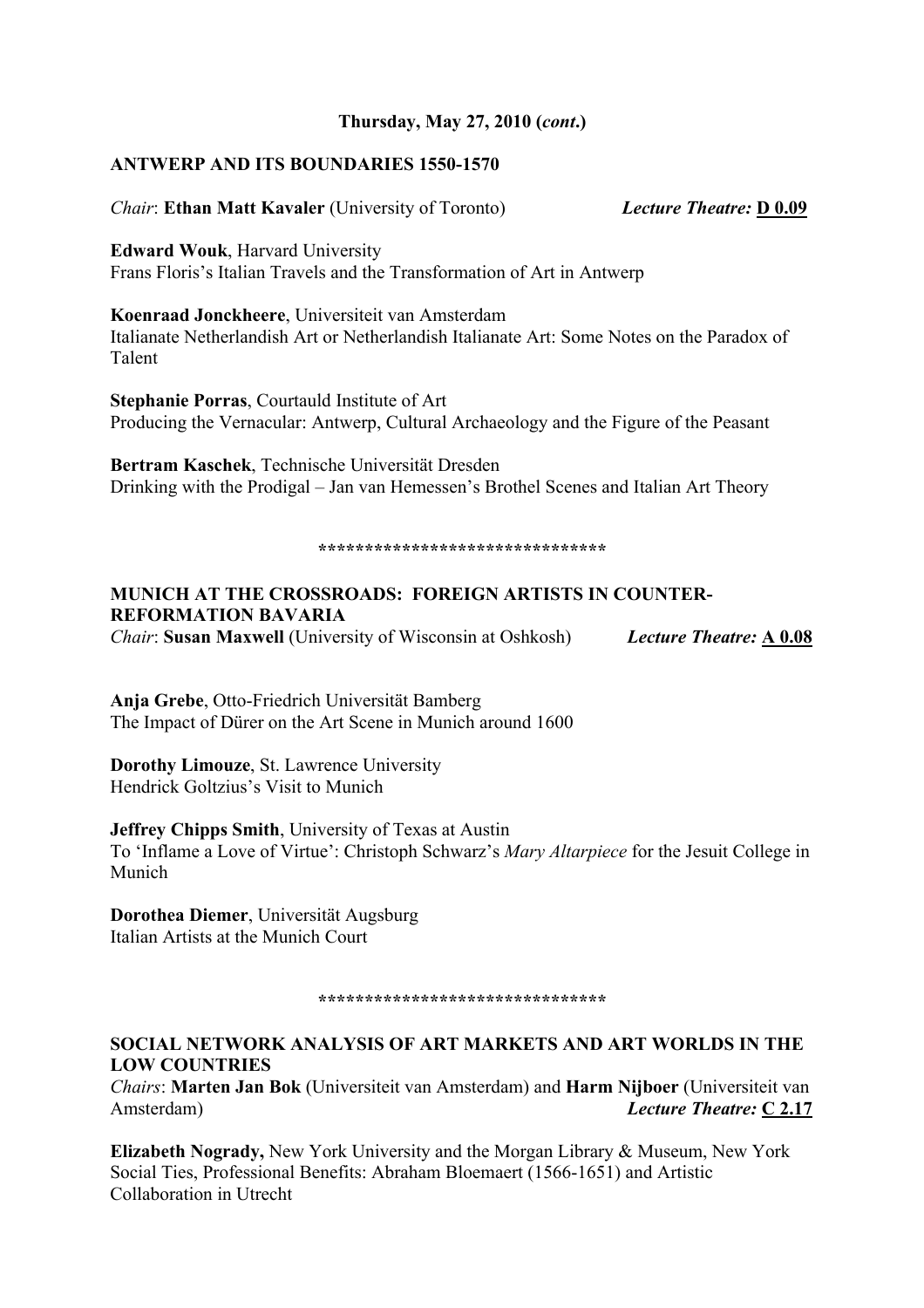## **Thursday, May 27, 2010 (***cont***.)**

**Frauke Laarmann**, Universiteit van Amsterdam History Painting with Biblical Subjects and their Owners

**Jessica Buskirk**, Technisches Universität Dresden, and **Frederik Buylaert**, Universiteit Gent Mapping Demand: Art Consumption of Nobles and Would-Be Nobles in Fifteenth-Century Flanders

**Michael Zell**, Boston University Rembrandt's Gifts: A Case Study of Actor Network Theory

## *18:30 – 21 :00 Museum Open House and Reception*

 $\mathcal{L}_\text{max} = \frac{1}{2} \sum_{i=1}^n \mathcal{L}_\text{max}(\mathbf{z}_i - \mathbf{z}_i)$ 

*18:30 – 20:00 Museum het Rembrandthuis: Open House*

*19:00 – 21:00 Joods Historisch Museum: Open House and Reception*

## **Friday, May 28, 2010**

 $\mathcal{L} = \{ \mathcal{L} \mathcal{L} \mathcal{L} \mathcal{L} \mathcal{L} \mathcal{L} \mathcal{L} \mathcal{L} \mathcal{L} \mathcal{L} \mathcal{L} \mathcal{L} \mathcal{L} \mathcal{L} \mathcal{L} \mathcal{L} \mathcal{L} \mathcal{L} \mathcal{L} \mathcal{L} \mathcal{L} \mathcal{L} \mathcal{L} \mathcal{L} \mathcal{L} \mathcal{L} \mathcal{L} \mathcal{L} \mathcal{L} \mathcal{L} \mathcal{L} \mathcal{L} \mathcal{L} \mathcal{L} \mathcal{L} \$ 

### **9:30 – 11:30**

## *NINE SIMULTANEOUS WORKSHOPS*

**VIRTUAL CONFRONTATION OF SEVENTEENTH- AND EIGHTEENTH-CENTURY FLEMISH AND DUTCH GROUP PORTRAITS**  Beatrijs Wolters van der Wey (**Location**: Amsterdams Historisch Museum; **Meet**: St Luciënsteeg entrance; **Time**: 9:20)

**THE DUTCH SEVENTEENTH-CENTURY CITYSCAPE: CROSSING BOUNDARIES BETWEEN PAINTING, ARCHITECTURE AND URBANISM**  Everhard Korthals Altes (**Location**: Amsterdams Historisch Museum; **Meet**: St Luciënsteeg entrance; **Time**: 9:20)

**PIETER LASTMAN: OUT OF REMBRANDT'S SHADOW**  *In Memoriam Christian Tümpel (1937-2009)* Tico Seifert, Adriaan E. Waiboer (**Location**: Museum het Rembrandthuis, Jodenbreestraat 4; **Meet**: Foyer; **Time**: 9:15)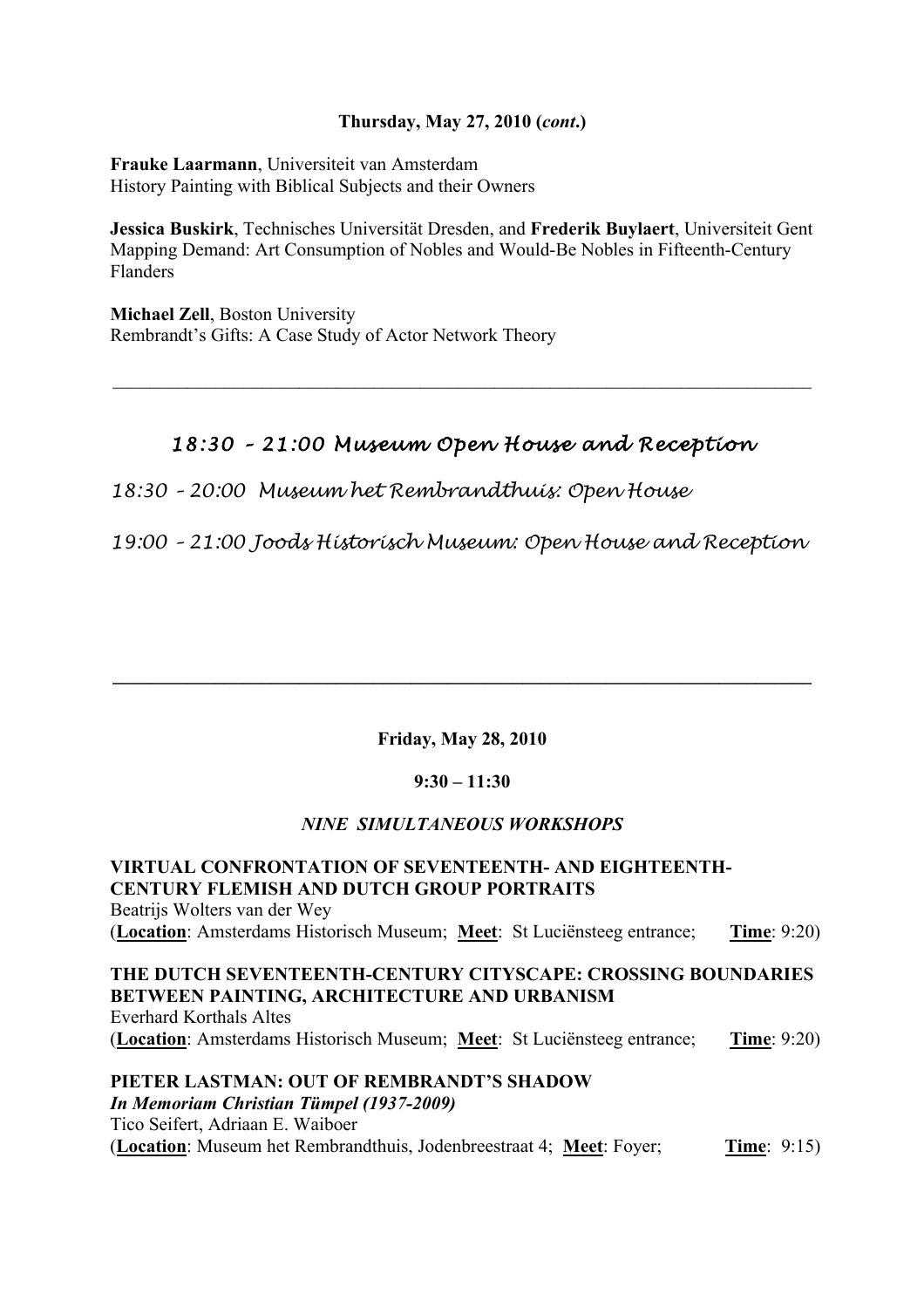## **ARISTOCRATIC PRETENSIONS: THE ARCHITECTURE AND INTERIOR OF PRIVATE HOUSES IN SEVENTEENTH- AND EIGHTEENTH-CENTURY AMSTERDAM**

Koen Ottenheym (**Location**: Herengracht 172 (between Westermark and Leliegracht); **Meet**: office of the 'Vereniging Hendrick de Keyser'; **Time**: 9:15)

## **SITTING BETWEEN TWO CHAIRS: PROVERBS AS IMAGE AND TEXT CROSSING MEDIA**

A. M. Koldeweij, Birgit Münch **(Location**: Oude Kerk, Oudekerksplein 23 **Time**: 9:00)

**BREACHING BOUNDARIES: PRINT COLLECTING AND FITTING THE CARTESIAN SCHEME IN THE NINETEENTH CENTURY**  Meredith Hale, Kathryn Rudy *Workshop Room* **: A 1.18**

**NEW CONTRIBUTIONS TO THE SCHOLARSHIP OF JAN GOSSART**  Maryan Ainsworth *Workshop Room* **:** **A 2.08**

**CROSSING TO THE OTHER SIDE: THE MEDIATING ROLE OF EPITAPHS** Barbara Haeger *Workshop Room* **:** **A 2.14**

**DUTCH ART AND THE "REALITY EFFECT": WHERE ARE WE NOW?**  Stephanie Dickey, Wayne Franits *Workshop Room* **:** **A 2.01**

*\_\_\_\_\_\_\_\_\_\_\_\_\_\_\_\_\_*

*11:30 – 13:00 Lunch*

*\_\_\_\_\_\_\_\_\_\_\_\_\_\_\_\_\_*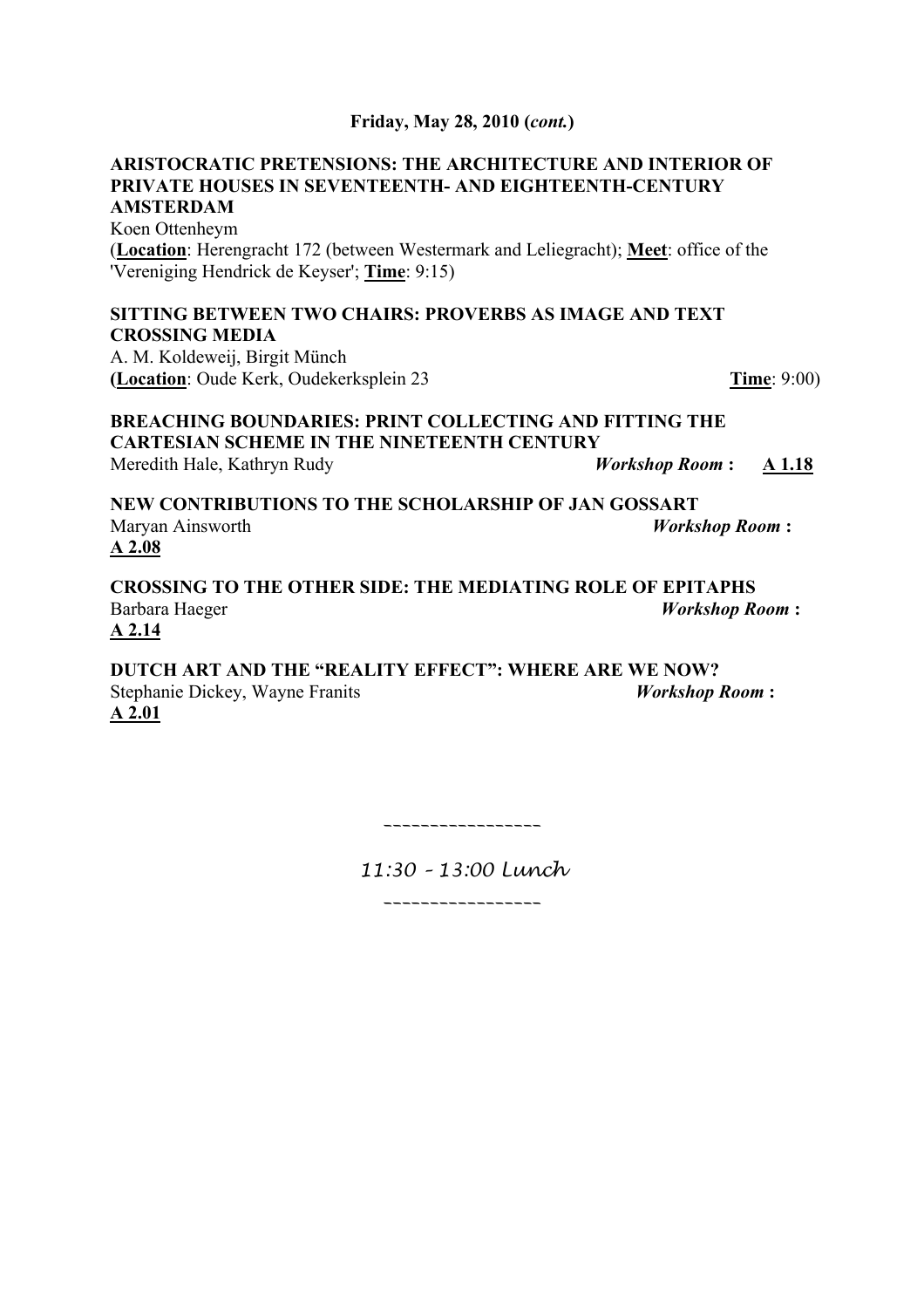## **FOUR PARALLEL SESSIONS**

### **13:00 – 15:00**

## **COLLECTING AND DISPLAYING DUTCH AND FLEMISH ART IN GERMAN PRINCELY RESIDENCES**

*Chair*: **Gero Seelig** (Staatliches Museum Schwerin, Schwerin) *Lecture Theatre:* **A 0.08**

**Gerlinde Gruber**, Kunsthistorisches Museum, Vienna Collecting and Displaying Dutch and Flemish Art in the Imperial Collections of Leopold I: *Kunstkammer*, Treasury, and Picture Gallery

**Virginie Spenlé**, Kunstkammer Georg Laue, Munich Dutch Brazil in the Princely *Kunst- und Wunderkammer*: Civilization and Culture on a Carved Coconut Cup

**Esther Meier**, Technische Universität, Dortmund From Church to Collection: Flemish Altarpieces in the Gallery of Johann Wilhelm von der Pfalz

## **THRESHOLDS – PORTALS – PORCHES – GATES. FACING SPATIAL BOUNDARIES IN EARLY MODERN AMSTERDAM**

*Chair*: **Freek Schmidt** (Vrije Universiteit Amsterdam) *Lecture Theatre:* **F 2.01c**

**Candace Huey**, Academy of Art University, San Francisco Suspensions in Space: Sight, the Body and Liminality in Painted Church Interiors of Amsterdam and Delft

**Joris Snaet,** Independent Scholar, Antwerp The Disappearance of the Choir in Protestant Church Architecture and the Cases of the Amsterdam Zuiderkerk and Westerkerk

**Frans Grijzenhout**, Universiteit van Amsterdam Off Limits: Pieter de Hooch in (and outside) Delft and Amsterdam

**Michelle V. Packer**, University of California, Santa Barbara Building Up and Tearing Down: Images of Demolished Buildings and their Role in Defining Urban Identity

**\*\*\*\*\*\*\*\*\*\*\*\*\*\*\*\*\*\*\*\*\*\*\*\*\*\*\*\*\*\*\*\*\*\*\*\*\*\*\*\*\*\***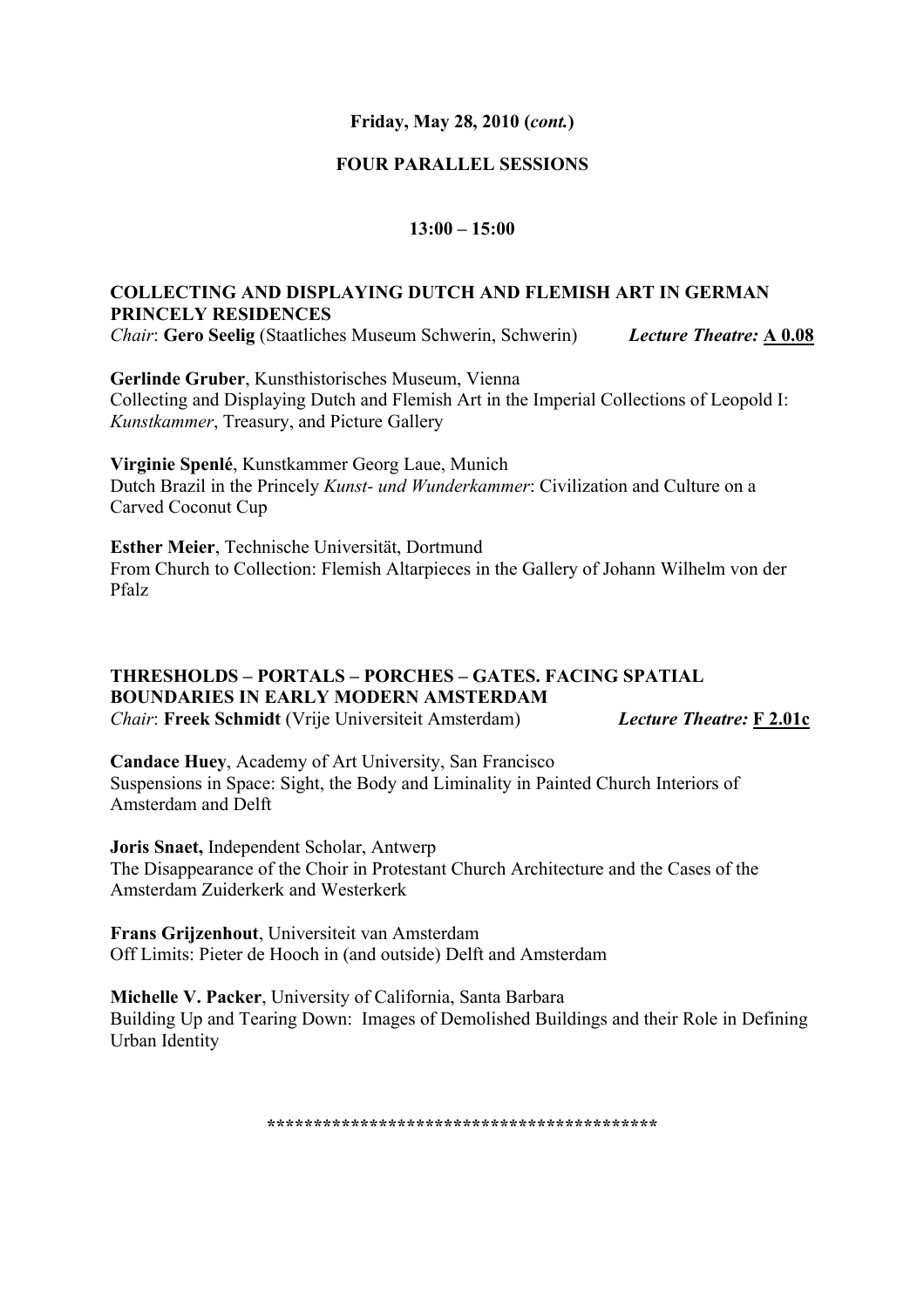## **BENDING AND BREACHING THE BOUNDARIES OF GENDER**

*Chair*: **Martha Moffitt Peacock** (Brigham Young University) *Lecture Theatre:* **C 0.17**

**Elliott Wise**, Emory University

A Priestly Vocation for the Mother of God: Blurring Gender Boundaries in Northern Renaissance Visual Culture

**Rebecca Findlay Lloyd**, Beinecke Rare Book and Manuscript Library, Yale University The Nun that Rocked the Cradle: Devotional Cradles as Markers of Female Prestige in the Late Middle Ages

**Ellen O'Neil Rife**, University of Kansas Gerard Hoet's *Portrait of Anna Elisabeth van Reede* and the Construction of Identity

**Hanne Kolind Poulsen**, Statens Museum for Kunst, Copenhagen Bending and Breaching the Boundaries of Flower Painting: An Investigation into the Careers of Hans Simon Holtzbecker and Maria Sibylla Merian. Two Unusual Flower Painters

**\*\*\*\*\*\*\*\*\*\*\*\*\*\*\*\*\*\*\*\*\*\*\*\*\*\*\*\*\*\*\*\*\*\*\*\*\*\*\*\*\***

## **MANIPULATING THE OBJECT: SIMULTANEOUS READINGS AND EXPERIENCES**

*Chairs*: **Anne Margreet As-Vijvers** (Universiteit van Amsterdam) and **Margaret Goehring** (New Mexico State University) *Lecture Theatre:* **C 2.17**

**Anna Russakoff**, American University of Paris Images that Come to Life: Miracles of the Virgin and the *Vierges ouvrantes*

**Jeanne Nuechterlein**, University of York Experiencing Gold in Early Netherlandish Paintings

**James J. Bloom**, Vanderbilt University Relational Experience, Tapestry, and Animation

**Erin Webster**, University of Toronto at Scarborough Beyond the Borders: Seeing/Reading the *Gheeraerts Map of Bruges*

*\_\_\_\_\_\_\_\_\_\_\_\_\_\_\_\_\_\_\_\_*

*15:00 – 16:00 Tea Break Main Foyer*

*\_\_\_\_\_\_\_\_\_\_\_\_\_\_\_\_\_\_\_\_*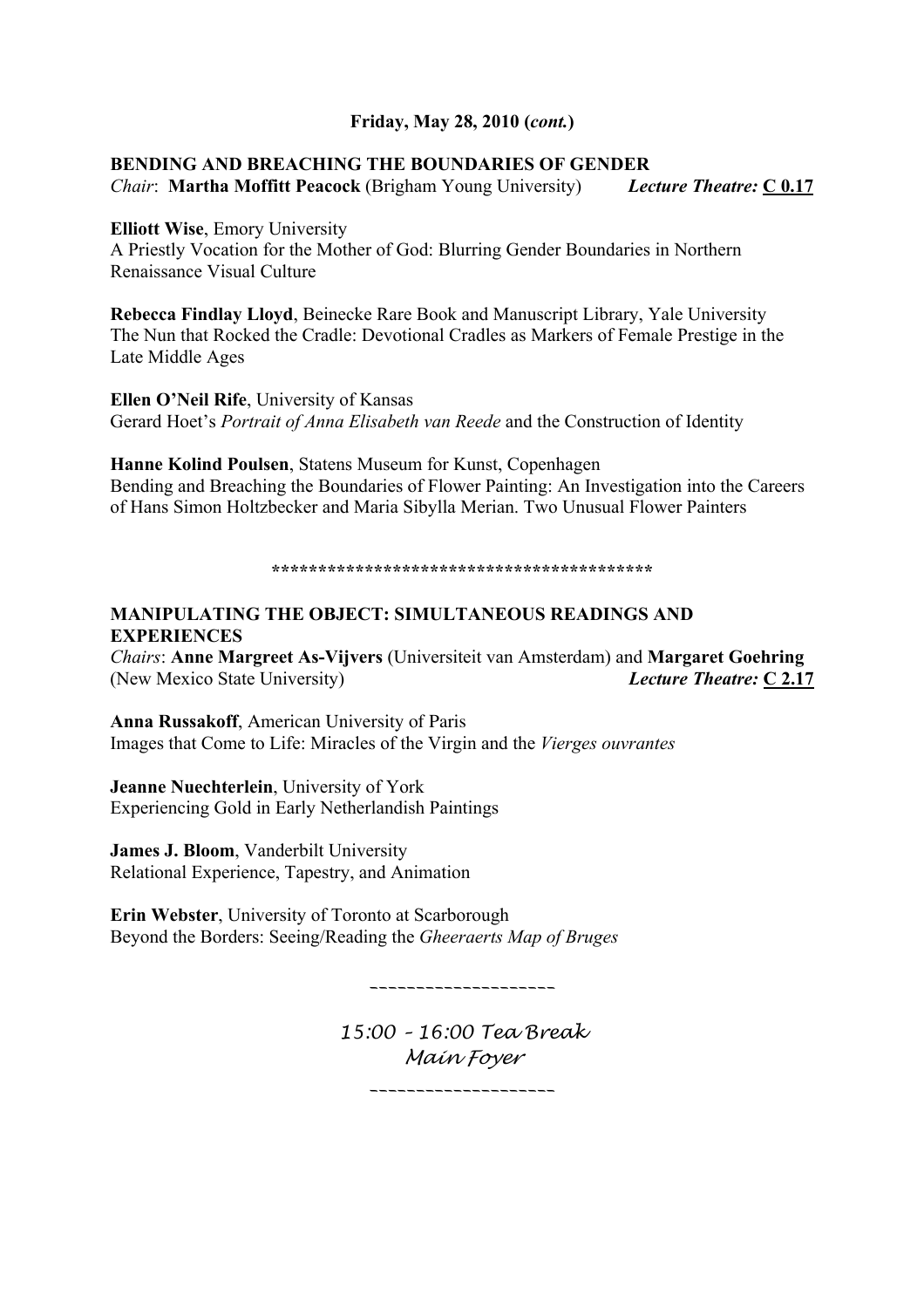## **FOUR PARALLEL SESSIONS**

## **16:00 – 18:00**

### **TRANSGRESSING MATERIALS**

*Chairs*: **Ann-Sophie Lehmann** (Universiteit Utrecht), **Maximiliaan P. J. Martens** (Universiteit Gent) and **Jeroen Stumpel** (Universiteit Utrecht) *Lecture Theatre:* **F 2.01c**

**Joris Van Grieken**, Koninklijke Bibliotheek van België, Prentenkabinet The Print and the Plate: From Silver to Copper and Back

**Annik Born**, Universiteit Gent Quinten Metsys and the Dynamics of Vision

**Odilia Bonebakker**, Harvard University Bruegel's Transgressions: Watercolor and Oil in Sixteenth-Century Antwerp

**Celeste Brusati**, University of Michigan On Reflexykonst and the Aesthetics of Transformation in Still Life

**\*\*\*\*\*\*\*\*\*\*\*\*\*\*\*\*\*\*\*\*\*\*\*\*\*\*\*\*\*\*\*\*\*\*\*\*\*\*\***

## **LANGUAGES OF ART IN THE NETHERLANDS, 1550-1750**

*Chair*: **Thijs Weststeijn** (Universiteit van Amsterdam) *Lecture Theatre:* **A 0.08**

**Paul Crenshaw,** Providence College Touching up on our Understanding of "Geretuckeert" by and around Rembrandt

**Ulrike Kern,** Warburg Institute, London The Concept of "reddering" in Seventeenth-Century Painting: Theory and Practice

**Jürgen Müller,** Technische Universität Dresden "Proteus oft Vertumnus te wesen in de Const": Erasmus, Goltzius and Van Mander on the Problem of Artistic Imitation

Walter S. Melion, Emory University

"In sensus cadentem imaginem" Defining the Apprehensible Image in Cornelis Galle's *Life of Blessed Father Ignatius of Loyola* of 1610

**\*\*\*\*\*\*\*\*\*\*\*\*\*\*\*\*\*\*\*\*\*\*\*\*\*\*\*\*\*\*\***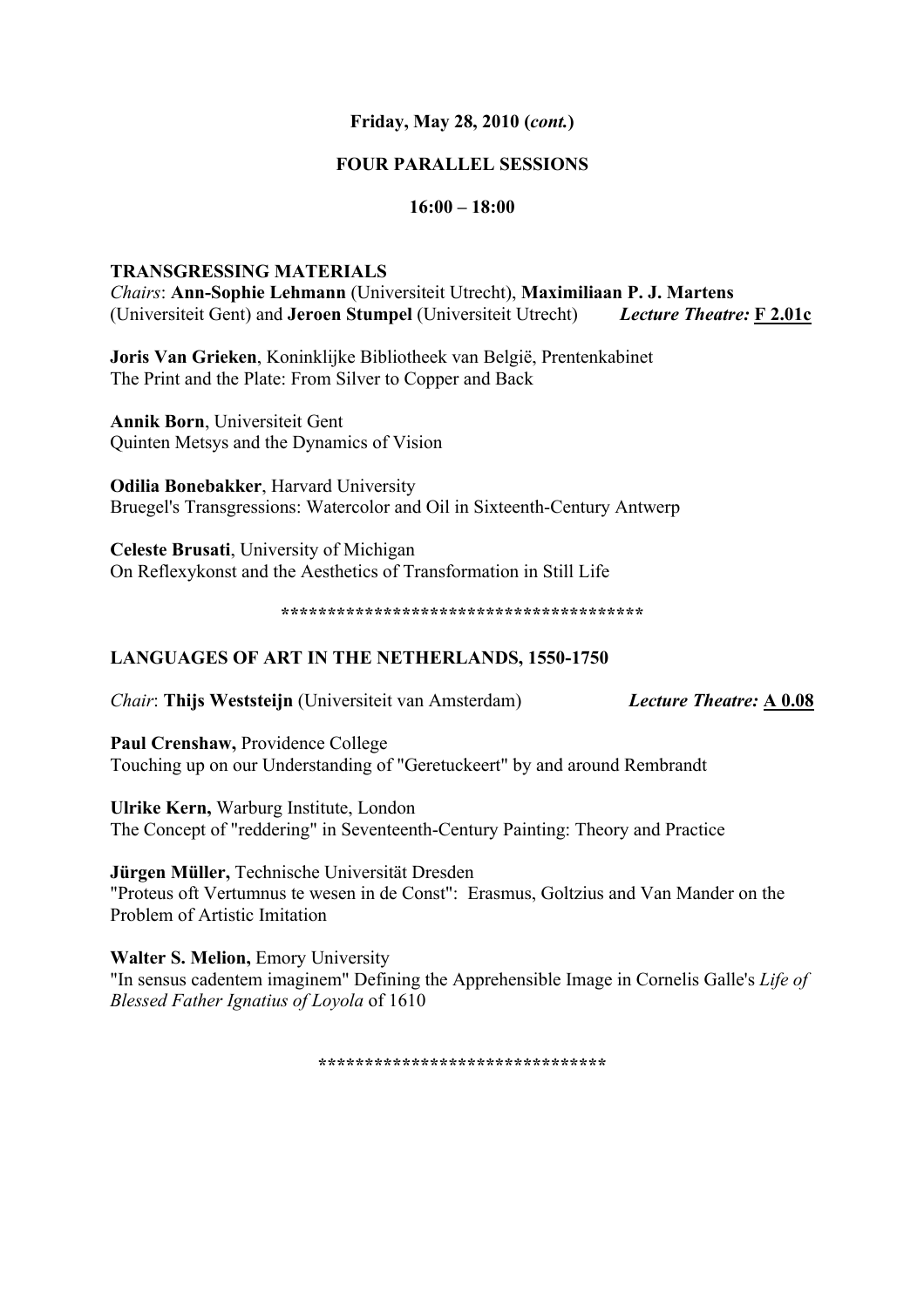## **POROUS BORDERS: THE DUTCH REPUBLIC AND EUROPE**

*Chair*: **Amy Golahny** (Lycoming College) *Lecture Theatre:* **C 0.17**

**Marjorie E. Wieseman**, The National Gallery, London A Courtly Art comes to The Hague: Portrait Miniatures at the Court of Elizabeth of Bohemia

**Anne Charlotte Steland**, Independent Scholar, Göttingen Giovanni Panini in the Tradition of the Dutch Italianates

**Fatma Yalçin**, Freie Universität Berlin Grand Tour avant la Lettre? Hoogstraten in England

**Rebecca Parker Brienen**, University of Miami, Coral Gables "Not curious but courtly in appearance": Cornelis de Bruyn (1652-1726), Dutch Artist and International Traveller

**\*\*\*\*\*\*\*\*\*\*\*\*\*\*\*\*\*\*\*\*\*\*\*\*\*\*\*\*\*\*\***

## **THE SHIFTING BOUNDARIES OF MUSEUM COLLECTING AND DISPLAY IN THE NETHERLANDS (1800 TO THE PRESENT)**

*Chairs*: **Ellinoor S. Bergvelt** (Universiteit van Amsterdam) and **Jonathan Bikker** (Rijksmuseum, Amsterdam) *Lecture Theatre:* **C 2.17**

**Leen Kelchtermans**, KU Leuven

Dutch and Flemish Art in the Nineteenth-Century National Museums of The Netherlands (Amsterdam) and Belgium (Antwerp and Brussels)

**Renée Kistemaker**, Amsterdams Historisch Museum The Plans of the Dutch Royal Society of Antiquaries for an "Amsterdam Museum", 1877- 1880

**Friso Lammertse**, Museum Boijmans Van Beuningen, Rotterdam Foreign Masters in Dutch Museums: by Choice or Chance?

**Ellinoor S. Bergvelt**, Universiteit van Amsterdam Theophile Thoré (William Bürger) and the Borders of the Netherlands

## *19:00*

## *Conference Banquet* **–**

*Universiteit van Amsterdam, Pyramidezaal*

 $\mathcal{L} = \{ \mathcal{L} \mathcal{L} \mathcal{L} \mathcal{L} \mathcal{L} \mathcal{L} \mathcal{L} \mathcal{L} \mathcal{L} \mathcal{L} \mathcal{L} \mathcal{L} \mathcal{L} \mathcal{L} \mathcal{L} \mathcal{L} \mathcal{L} \mathcal{L} \mathcal{L} \mathcal{L} \mathcal{L} \mathcal{L} \mathcal{L} \mathcal{L} \mathcal{L} \mathcal{L} \mathcal{L} \mathcal{L} \mathcal{L} \mathcal{L} \mathcal{L} \mathcal{L} \mathcal{L} \mathcal{L} \mathcal{L} \$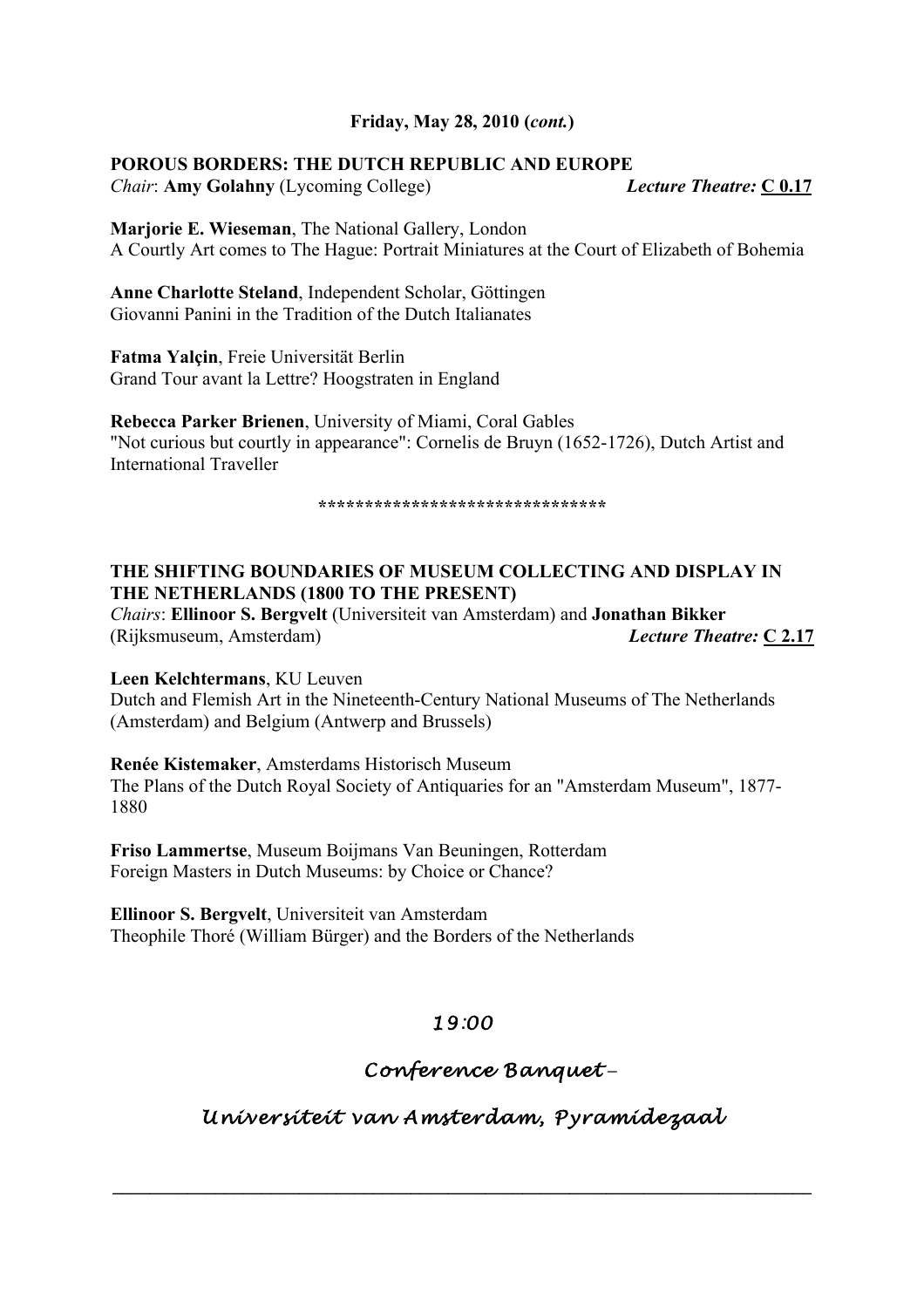## **Saturday, 29 May, 2010**

## **9:30 – 11:30**

#### *NINE SIMULTANEOUS WORKSHOPS*

| <b>RETHINKING RIEGL</b><br>Alison Stewart, Jane Carroll<br>(Location: Amsterdams Historisch Museum; Meet: St Luciënsteeg entrance;                                                                            | <b>Time</b> : $9:20$                              |
|---------------------------------------------------------------------------------------------------------------------------------------------------------------------------------------------------------------|---------------------------------------------------|
| <b>LOCATING JAN LIEVENS: NEW PERSPECTIVES ON THE MASTER AND HIS</b><br>PEERS AFTER 400 YEARS<br>Lloyd DeWitt, Jacquelyn N. Coutré<br>(Location: Museum het Rembrandthuis, Jodenbreestraat 4,                  | <b>Meet:</b> Foyer;<br><b>Time</b> : $9:15$       |
| THE DIFFUSION OF STYLES AND MOTIVES IN NETHERLANDISH PRINTS AND<br><b>DRAWINGS, 1520-1620</b><br>Huigen Leeflang, Nadine Orenstein<br>(Location: Rijksmuseum, Rijksprentenkabinet, Frans van Mierisstraat 92; | Time: 9:00)                                       |
| <b>STUDIO SCENES IN NETHERLANDISH ART</b><br>Alison Kettering, Annette de Vries<br>A2.08                                                                                                                      | <b>Workshop Room:</b>                             |
| PERSISTENT PIETY: QUESTIONS OF RELIGION IN SIXTEENTH- AND<br>SEVENTEENTH-CENTURY NETHERLANDISH ART<br>Shelley Perlove, Larry Silver<br>$A$ 0.09                                                               | <b>Workshop Room:</b>                             |
| OLD AND NEW WORLDS: COLLECTORS AND COLLECTIONS IN THE SPANISH<br><b>NETHERLANDS AND BEYOND</b><br>Christine Göttler, Stephanie Schrader<br>2.03                                                               | <b>Workshop Room:</b><br>$\mathbf{\underline{A}}$ |
| SPACE AND PLACE. THE LOCI SANCTI IN THE PERSPECTIVE OF EARLY<br><b>NETHERLANDISH PAINTING</b><br>Heike Schlie<br>A 2.01                                                                                       | <b>Workshop Room:</b>                             |
| <b>ECONOMIC COMPETITION AND ARTISTIC RIVALRY: ARE THEY</b><br><b>INEXTRICABLE?</b><br>Erna Kok, Eric Jan Sluijter<br><u>118. D</u>                                                                            | <b>Workshop Room:</b><br>$\mathbf{A}$             |
| PICTURA AND EMBLEMATA IN THE WORKS OF OTTO VAN VEEN AND HIS<br><b>CONTEMPORARIES</b><br>Ralph Dekoninck, Walter S. Melion                                                                                     | <b>Workshop Room:</b><br>A 118.C                  |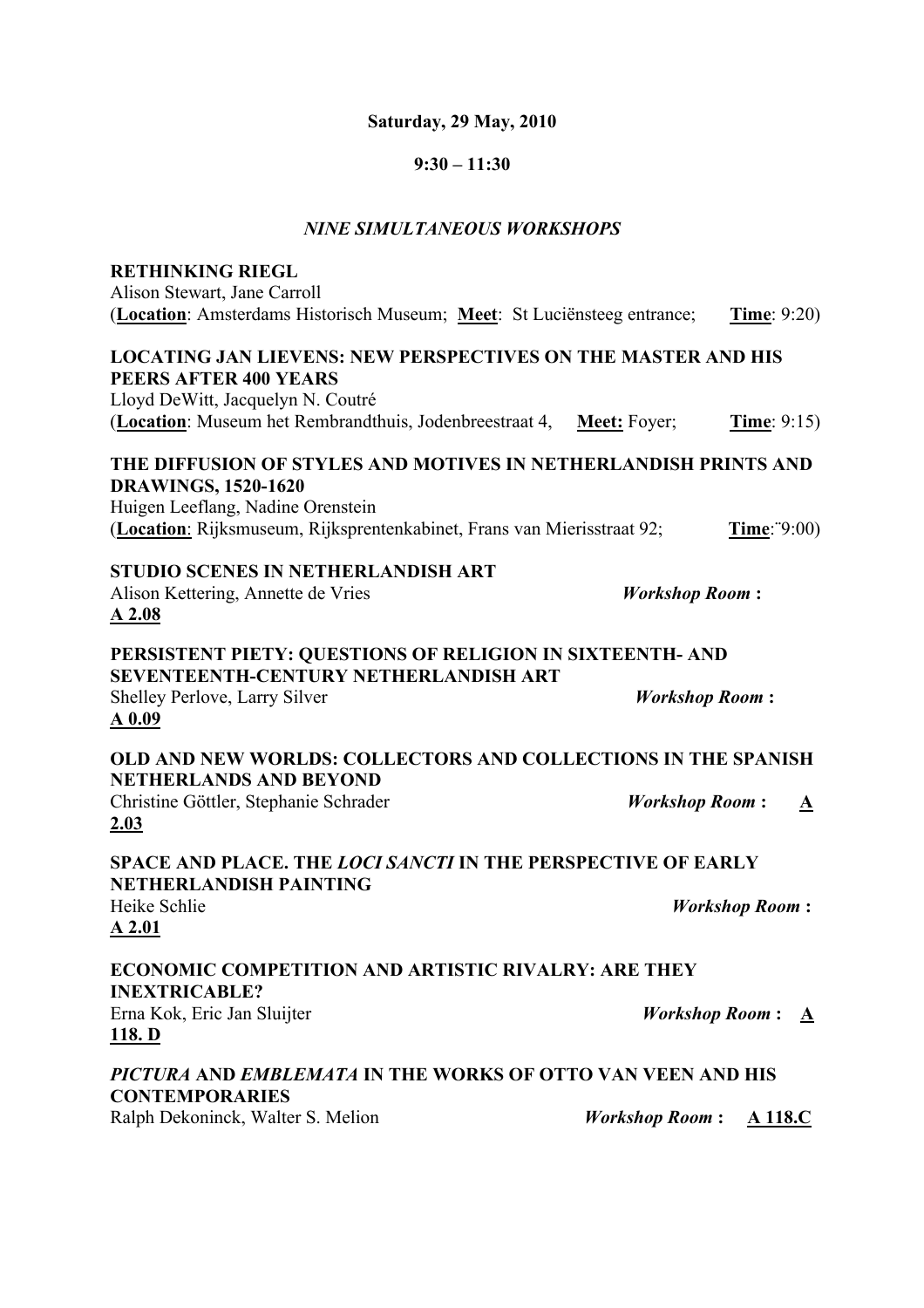## **Saturday, May 29, 2010 (***cont***.)**

*\_\_\_\_\_\_\_\_\_\_\_\_\_\_\_\_\_\_\_\_\_\_\_\_\_\_*

*11:30 – 14:30 Lunch and Train to Haarlem*

*\_\_\_\_\_\_\_\_\_\_\_\_\_\_\_\_\_\_\_\_\_\_\_\_\_\_\_*

## **JOINT** *HNA* **AND** *CODART* **SESSION**

*Location***: Haarlem, Doopsgezinde Kerk**

## **14:30 – 16:30**

## *CROSSING BORDERS IN NEW MUSEUM PRESENTATIONS* **– DISCUSSION FORUM –**

*Moderator and Chair*: **Peter Hecht**, Universiteit Utrecht

**PRESENTING PAINTING, DECORATIVE ARTS AND HISTORY: Taco Dibbits**, Rijksmuseum, Amsterdam **Julien Chapuis**, Staatliche Museen zu Berlin, Bode-Museum

**PRESENTING ART AND HISTORY IN A HISTORIC BUILDING: Emilie Gordenker**, Mauritshuis, The Hague **Manfred Sellink**, St. Janshospitaal, Bruges

**NEW PRESENTATIONS FOR A CHANGING AUDIENCE: Paul Spies**, Amsterdams Historisch Museum **Neil MacGregor**, British Museum, London

## **16:30 – 16:45**

Closing Remarks by Stephanie Dickey, *HNA* President

*\_\_\_\_\_\_\_\_\_\_\_\_\_\_\_\_\_\_\_\_\_\_\_\_*

*17:00 – 19:00: Closing Reception, Frans Hals Museum* 

 $\_$  , and the set of the set of the set of the set of the set of the set of the set of the set of the set of the set of the set of the set of the set of the set of the set of the set of the set of the set of the set of th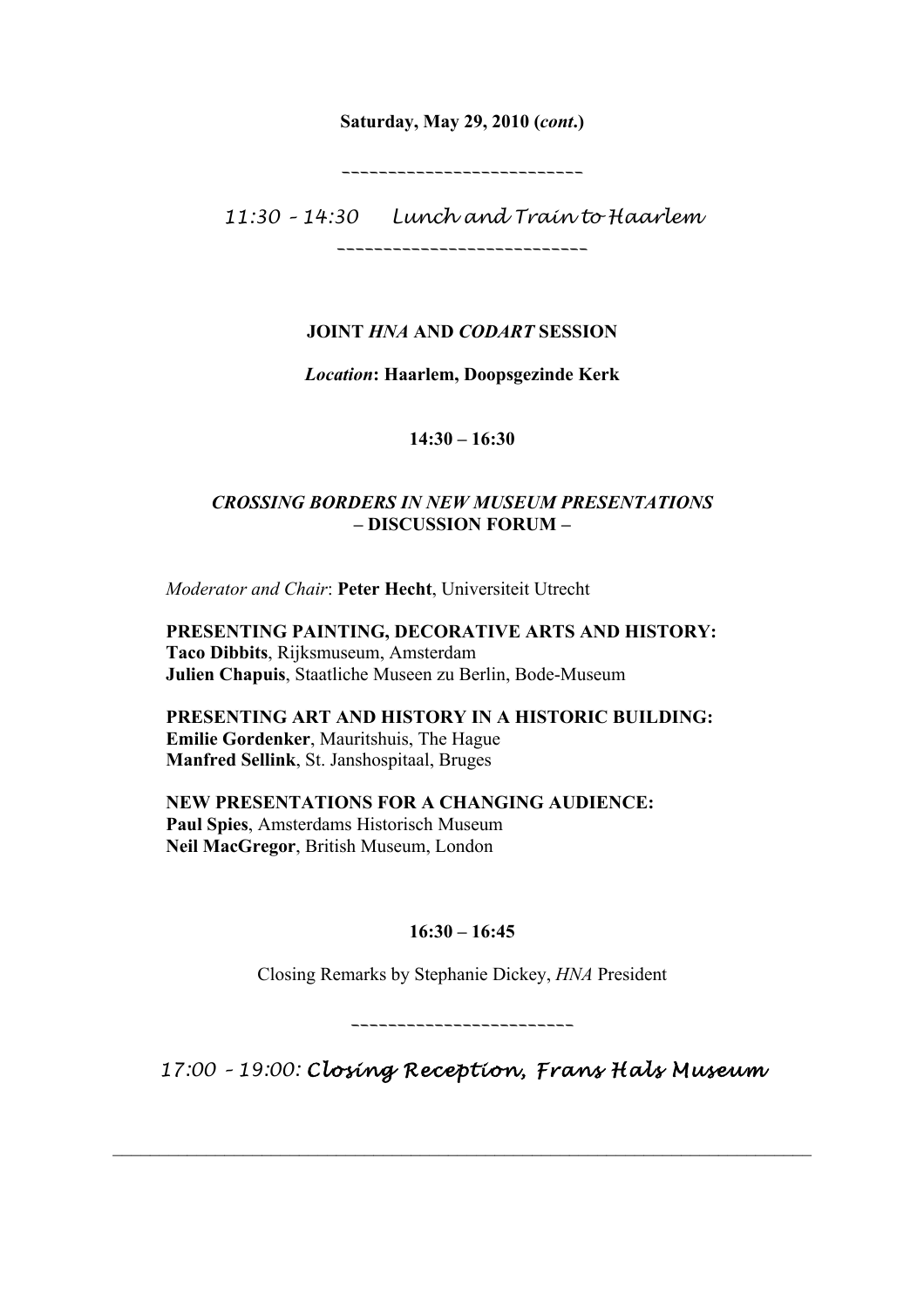## **Sunday, May 30, 2010**

The **Mauritshuis**, The Hague (Korte Vijverberg 8), generously offers conference participants free entrance to the museum and to the exhibition *Room for Art in 17th-Century Antwerp*

*Trains run from Amsterdam Centraal to Den Haag Centraal approximately every 15 minutes; journey time. around 50 minutes.*

**CODART** cordially invites all conference participants to attend the opening reception of its *CODART DERTIEN Congress* (30 May – 1 June, 2010) at the Kunsthal Rotterdam, 17.00 – 19.00

*Trains run from Amsterdam Centraal to Rotterdam Centraal approximately every 15 minutes; journey time. around 70 minutes. : Tram lines 8 and 20 from Rotterdam railway station: Stop: Vasteland* 

**\_\_\_\_\_\_\_\_\_\_\_\_\_\_\_\_\_\_\_\_\_\_\_\_\_\_\_\_\_\_\_\_\_\_\_\_\_\_\_\_\_\_\_\_\_\_\_\_\_\_\_\_\_\_\_\_\_\_\_\_\_\_\_\_\_\_\_\_\_\_\_\_\_\_\_**

## **BOOK FAIR**

 $\mathcal{L} = \{ \mathcal{L} \mathcal{L} \mathcal{L} \mathcal{L} \mathcal{L} \mathcal{L} \mathcal{L} \mathcal{L} \mathcal{L} \mathcal{L} \mathcal{L} \mathcal{L} \mathcal{L} \mathcal{L} \mathcal{L} \mathcal{L} \mathcal{L} \mathcal{L} \mathcal{L} \mathcal{L} \mathcal{L} \mathcal{L} \mathcal{L} \mathcal{L} \mathcal{L} \mathcal{L} \mathcal{L} \mathcal{L} \mathcal{L} \mathcal{L} \mathcal{L} \mathcal{L} \mathcal{L} \mathcal{L} \mathcal{L} \$ 

There will be a book fair throughout the conference in the Foyer of the Oudemanhuispoort

Participants:

- Aleph Art Books
- Brepols / Harvey Miller Imprint
- Brill Publishers
- Erasmus Boekhandel
- Primavera Pers
- Waanders Uitgevers
- Anton W. Van Bekhoven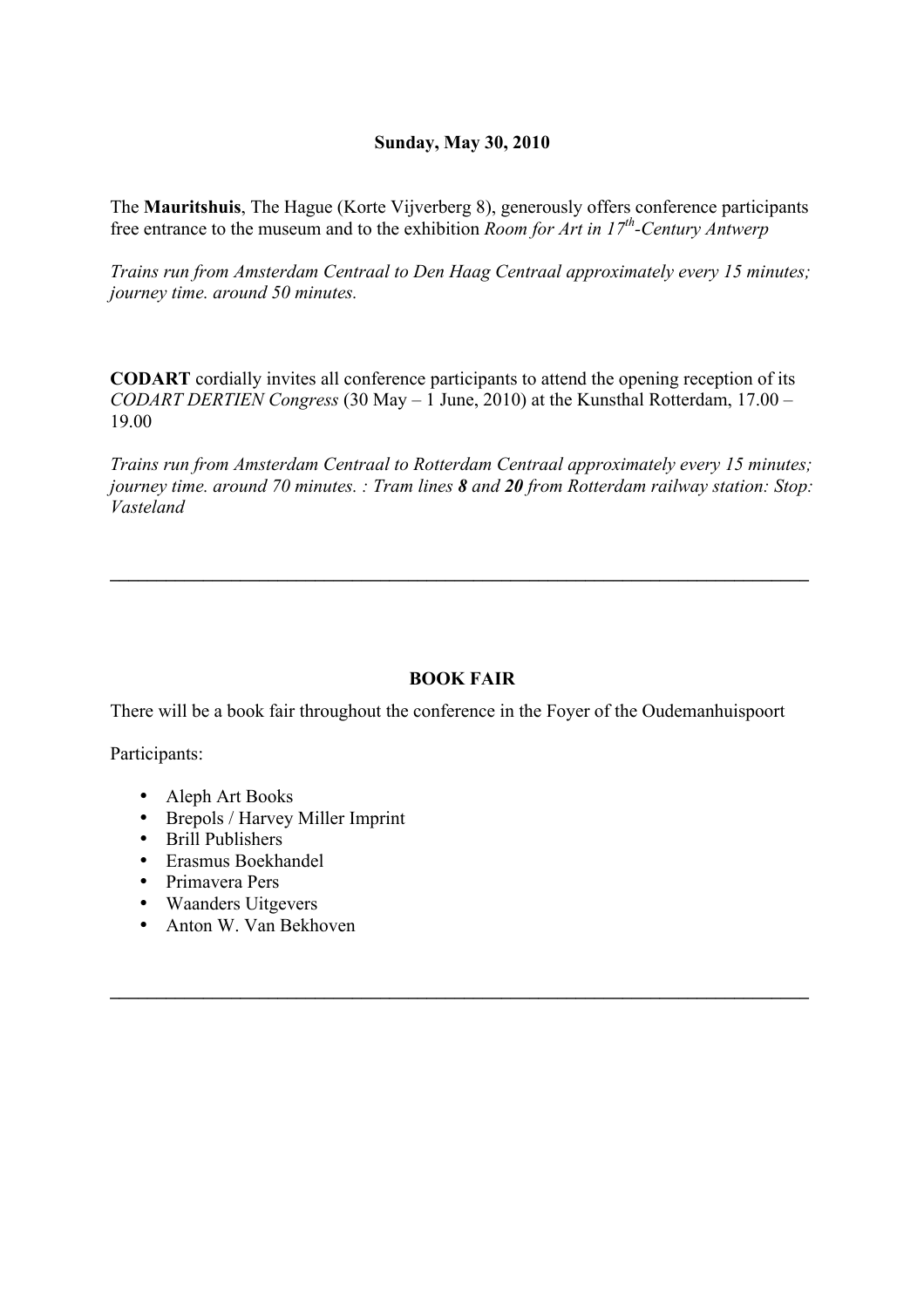## **CONFERENCE LOCATIONS**

## **Thursday, May 27, 2010**

- *Morning*: Universiteit van Amsterdam: Aula
- *Afternoon*: Universiteit van Amsterdam: Oudemanhuispoort (*sessions*)

## **Friday, May 28, 2010**

- *Morning*: Universiteit van Amsterdam, Oudemanhuispoort & Museums (*workshops*)
- *Afternoon*: Universiteit van Amsterdam: Oudemanhuispoort (*sessions*)
- *Evening:* Universiteit van Amsterdam, Pyramidezaal (*Conference Banquet*)

## **Saturday, May 29, 2010**

- - *Morning*: Universiteit van Amsterdam, Oudemanhuispoort & Museums (*workshops*)
- - *Afternoon*: Haarlem, Doopsgezinde Kerk (*HNA / CODART*)

## *RECEPTIONS***:**

|                | <b>Wednesday:</b> Geelvinck Hinlopen Huis<br>Herengracht 518 | [Map: $A$ ]                                                                      |  |
|----------------|--------------------------------------------------------------|----------------------------------------------------------------------------------|--|
| Thursday:      | Museum het Rembrandthuis                                     | $\lfloor$ Map F $\rfloor$<br>Jodenbreestraat 4, Tram 9 & 14, Stop: Waterlooplein |  |
|                | Joods Historisch Museum<br>Nieuwe Amstelstraat 1             | $[Map \ G]$                                                                      |  |
| <b>Friday:</b> | Conference Banquet                                           | [Map D]<br>UvA, Pyramidezaal, Oudezijdsachterburgwal 237                         |  |
| Saturday:      | Haarlem, Frans Hals Museum<br>Groot Heiligland 62            | [Haarlem Map $C$ ]                                                               |  |
| Sunday:        | CODART, Rotterdam; Kunsthal. Museumpark<br>Westzeedijk 341   |                                                                                  |  |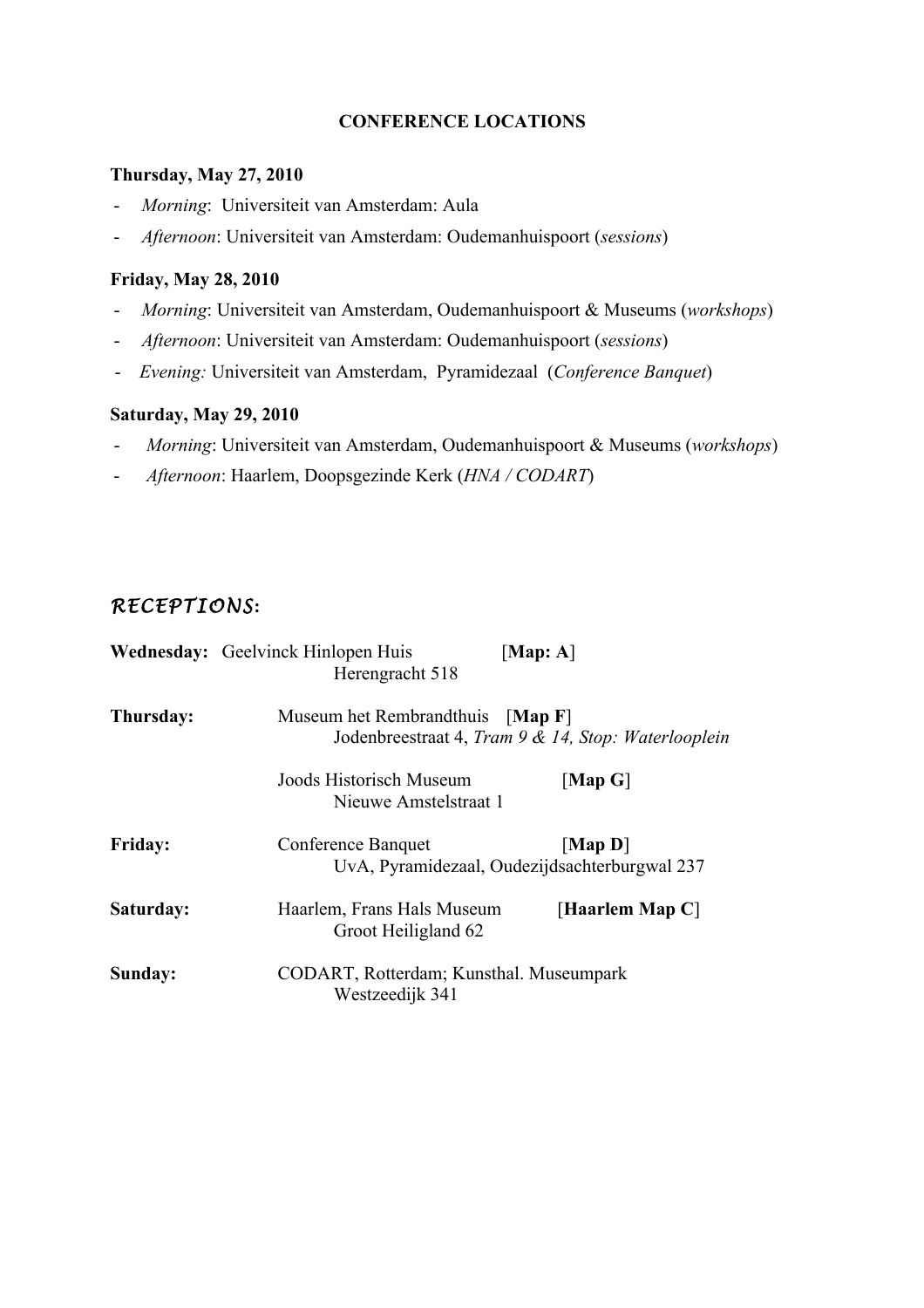

## **HAARLEM**

- A **Railway Station**
- B **Doopsgezinde Kerk** Frankestraat 4
- C **Frans Hals Museum** Groot Heiligland 62

To walk from the railway station to the Doopsgezinde Kerk (ca. 15 minutes) take the Jansweg and Jansstraat to the Grote Markt. Cross the square, turn right into Grote Houtstraat, turn left into Anegang and Frankestraat is the first street on your right.

Trains depart from Amsterdam Centraal approximately every 15 minutes; journey time: 15 minutes.